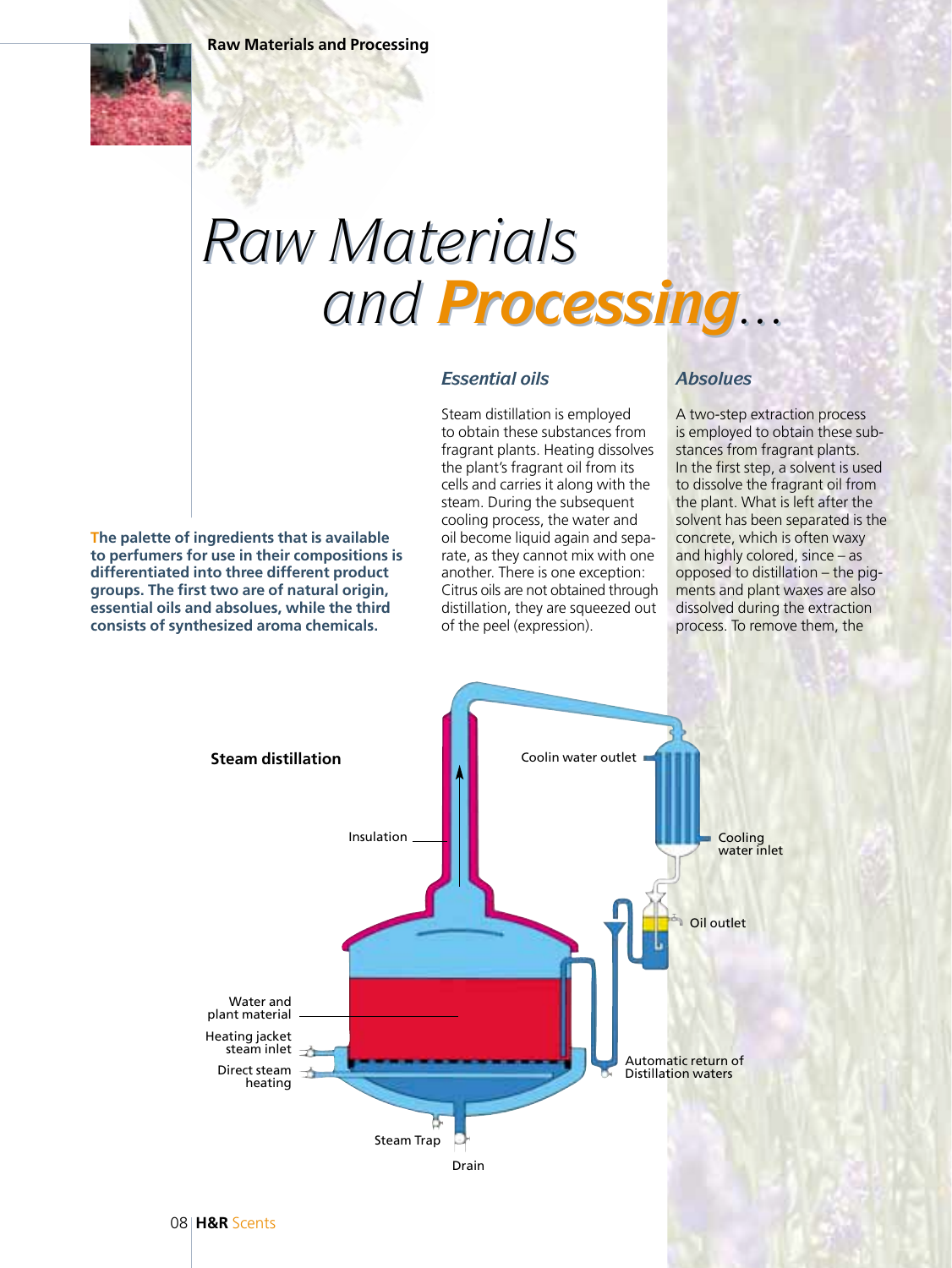

| <b>Product</b>              | <b>Yield from</b><br>1 ton of raw<br>product, in kg | <b>World market</b><br>price per kg<br>in Euro* | <b>Extracted</b><br><b>Plant part</b> |
|-----------------------------|-----------------------------------------------------|-------------------------------------------------|---------------------------------------|
| Rose oil                    | $0,2-0,5$                                           | 5.000                                           | Petals                                |
| Jasmin concrete             | 2,0                                                 | $3.000 - 5.000$                                 | Petals                                |
| <b>Iris root butter</b>     | 0,1                                                 | 9.000                                           | Roots                                 |
| Tuberose absolue enfleurage | 0,3                                                 | 20,000                                          | <b>Blossoms</b>                       |
| Sandalwood oil              | $40 - 65$                                           | 450                                             | Wood                                  |
| Orange blossom absolue      | 1,5                                                 | 5.000                                           | <b>Blossoms</b>                       |
| <b>Ylang-ylang oil</b>      | $15 - 25$                                           | 100                                             | <b>Blossoms</b>                       |
| Patchouli oil               | 30                                                  | $20 - 60$                                       | Herb                                  |
| <b>Ginger oil</b>           | $40 - 44$                                           | 75                                              | Roots                                 |
| Cedar oil                   | $30 - 35$                                           | 20                                              | Wood                                  |

**Overview of various perfume raw materials – Yield, price, plant part**

\* Prices are approximate and can fluctuate on the basis of grade and market situation.

concrete is washed with alcohol; what remains after this alcohol has been removed is a liquid product that now has less color and is called an absolue.

Essential oils and absolues are complex mixtures of a wide variety of molecules that are produced by the plant's metabolism. Chemical processes can also be employed to create these molecules, producing what are called aroma chemicals.

## *Aroma chemicals*

**vender cultivation.**

Aroma chemicals are often replicas of molecules that occur in nature. If they have the same chemical structure as the molecules produced by the plant's metabolism, these aroma chemicals are termed nature-identical. If the molecules have not yet been found in nature, they are called synthetic.

Modern fragrance compositions are typically blends of these three product groups, because this is the only way to achieve the desired standards of quality and keep within the price that has been stipulated for the perfume oil.

Natural raw materials – essential oils and absolues – are very expensive, as a great deal of manual labor is involved in obtaining them. Weather conditions can cause the quality of the products to fluctuate from year to year; in addition, available quantities are limited by

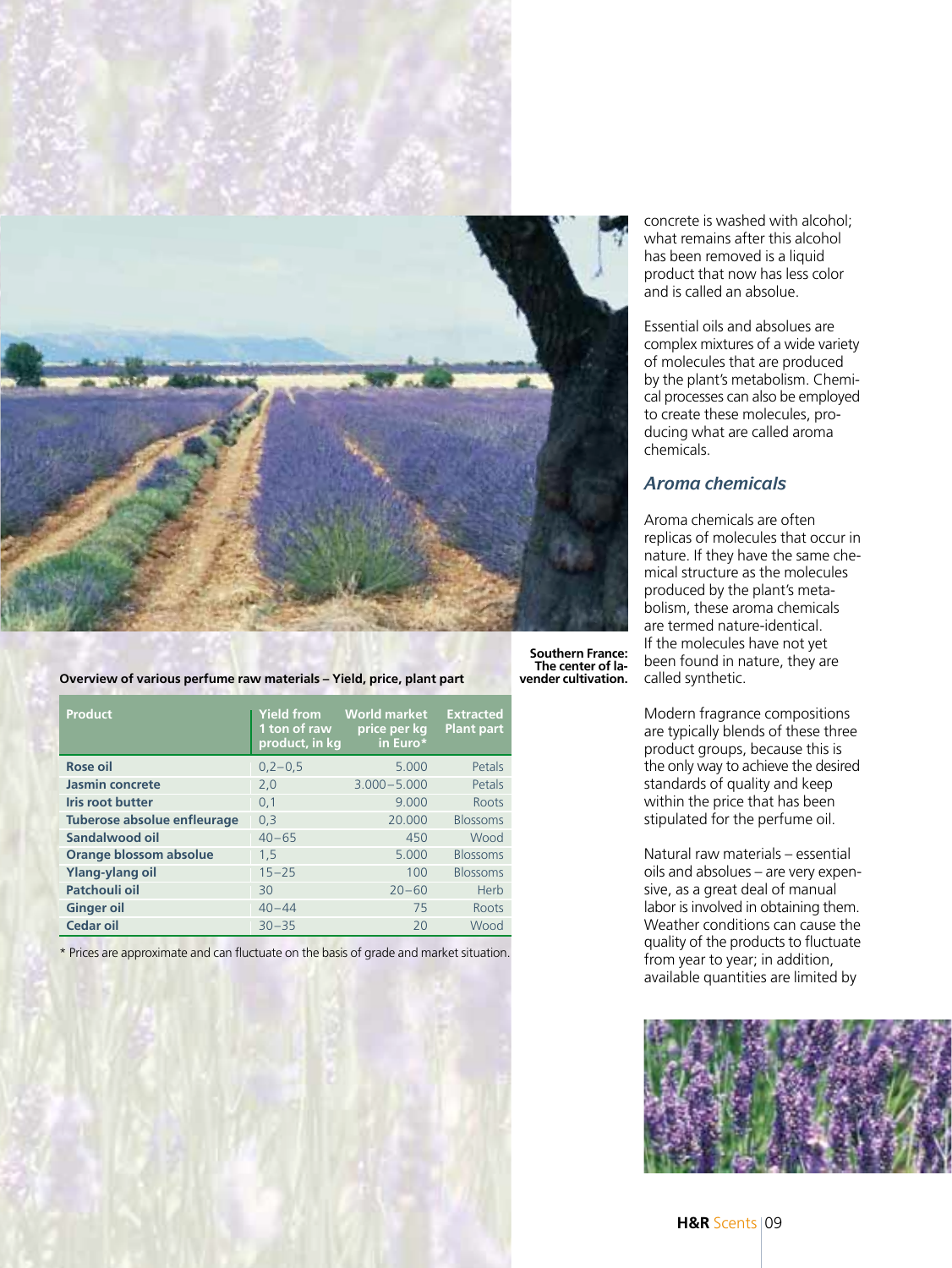**Raw Materials and Processing**



**Processing lavender.**



**yellow: concrète, violet: solvent, red: material to be extracted, blue: water**

**for the removal of most of the solvent, 6. Vacuum distillation equipment for the removal of the last traces of solvent, 7. Distillate reciever (solvent), 8. Solvent pump, 9. Condenser for solvent vapours, 10. Settling tank for solvent, 11. Settling tank for extracts prior to solvent removal, 12. To and from tanks, 13. To solvent rectification, 14. Overflow for solvent vapours from the extractors, 15. Solvent flow to extractors, 16. Extract flow from extractors to the evaporators, 17. Outlet for Solvent – free extracts (concrète).**

the potential area available for cultivation. In fact, only 2% of all raw materials and ingredients that are employed today consist of natural products.

Nature-identical aroma chemicals can often be produced at very low cost, in unlimited quantity and in uniform quality. Moreover, they do not contain any environmental impurities, i.e. they are "cleaner."

Synthetic aroma chemicals, finally, offer perfumers an additional source of ingredients for their creative work and enrich fragrance compositions by providing unknown sensory impressions. They enable unusual and highly esthetic creations to be developed; combinations of pure natural substances would undoubtedly be too one-sided for today's "consumer noses."

To simplify their work, perfumers also employ so-called bases. These are fragrance compositions that can be added to a creation in the form of ready-made fragrance modules. Originally developed to imitate the scents of plants from which no extracts can be obtained, like lily of the valley, lilac or fruits, bases are also employed today as a substitute for costly natural products.